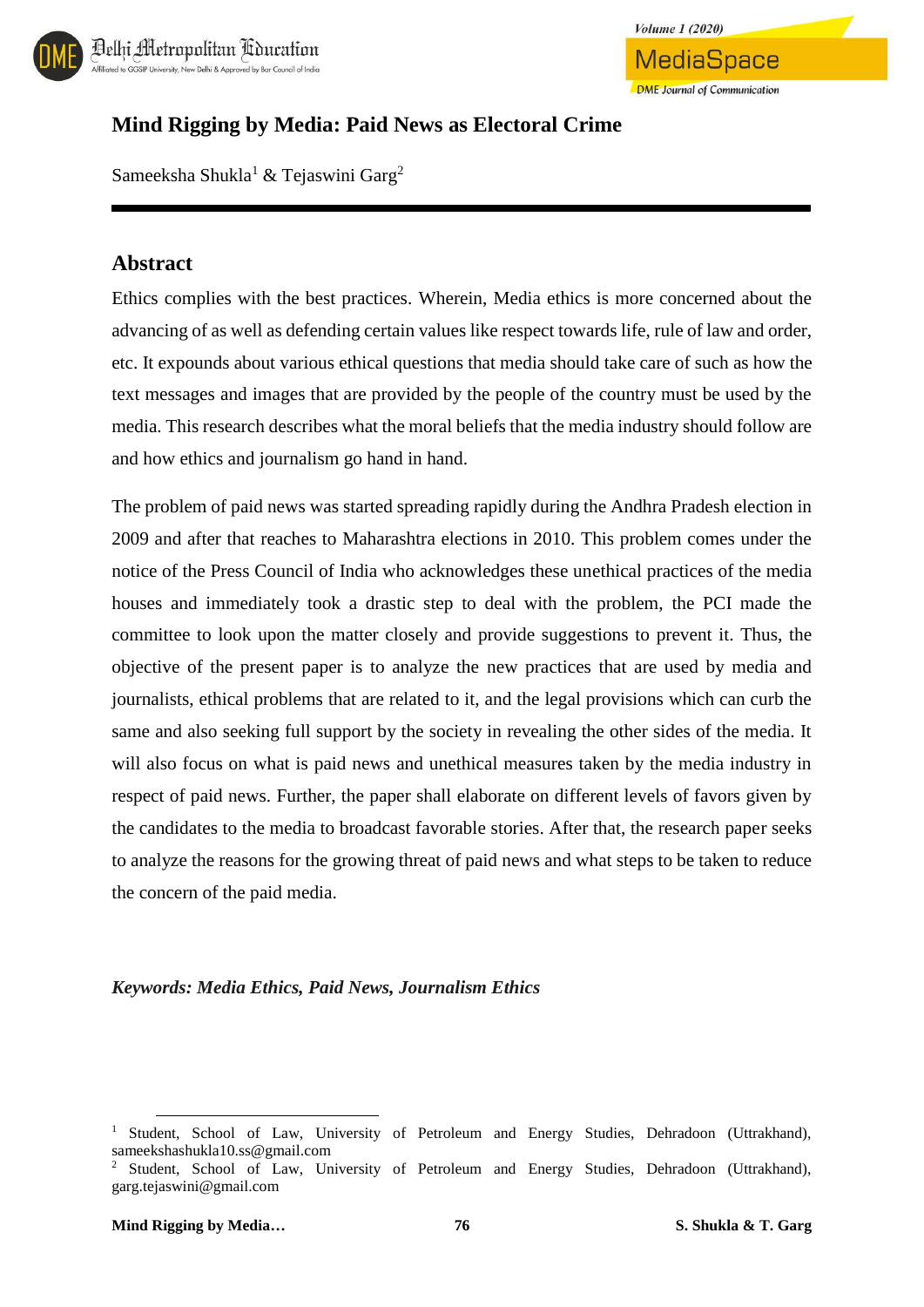

## **1. Introduction**

In modern society, the media plays a vital role when it comes to circulation or publication of any sort of information. Media has a huge influence on the general public at large and thus, the role of media becomes more important when the subject at hand is of "elections". Media can contribute to developing a scenario, at the times of elections that are free and fair from all the chaos, manipulations, and ill-practices, by conducting their activities in a just, fair, reasonable, and professional manner. It needs to be done to have fair democratic practice in times of elections as fair elections are the most fundamental footing for any democratic nation. Media has become the platform for many to deliver their words for commercial reasons and now, it is one of the legitimate activities, it is difficult for any Media Outlet to have an existence without it. But at the same time, if any Media Outlet holds up in support of anyone single party, it is said to be a sold-out medium, because the actual job of any Media is to put facts in front of the people in the most neutral manner and let the people make decisions. This poisonous seed of unethical practice of paid news in elections' is growing rapidly. This act of "Paid News" is not only questionable on moral or indecent grounds rather are also an act that is against the provisions of law under statutes, namely "*Representation of Peoples Act, 1951*" and "*Indian Penal Code, 1860"*. In different Jurisdictions, varied types of laws and regulations are followed concerning the matter of paid media such as some democratic nations apply a complete ban and in some other countries promotions or advertisements are permissible only till the preelection times exception to the most important messages that need to communicate it to the voters. Whereas, some countries don't even permit the circulation of messages in those times. Such stringent rules and regulations are imposed with a motive to protect voters from "undue influence" and provide them with "equal democratic rights of candidates".

The news and views supply oxygen of truth to the general public of the society and thus, by this, it helps make the people of the nation an aware citizen and helps in presenting the democracy actively. This primary function of the Media Outlets helps in sustaining the rule of law and the decisions that are made by the citizens of the country. However, in recent times what is actually on display are the false claims, baseless and unreasonable remarks, and judgments, etc. instead of the truth of oxygen. Media Outlets have the power of making and dissolving the government and thus because of this paid media and buying and selling of votes and news in the political scenario, the democracy has shifted from its basis that is, "of the people, for the people and by the people" to "off the people, for the people and by the people".

**Volume 1 (2020)** 

MediaSpace

**DME** Journal of Communication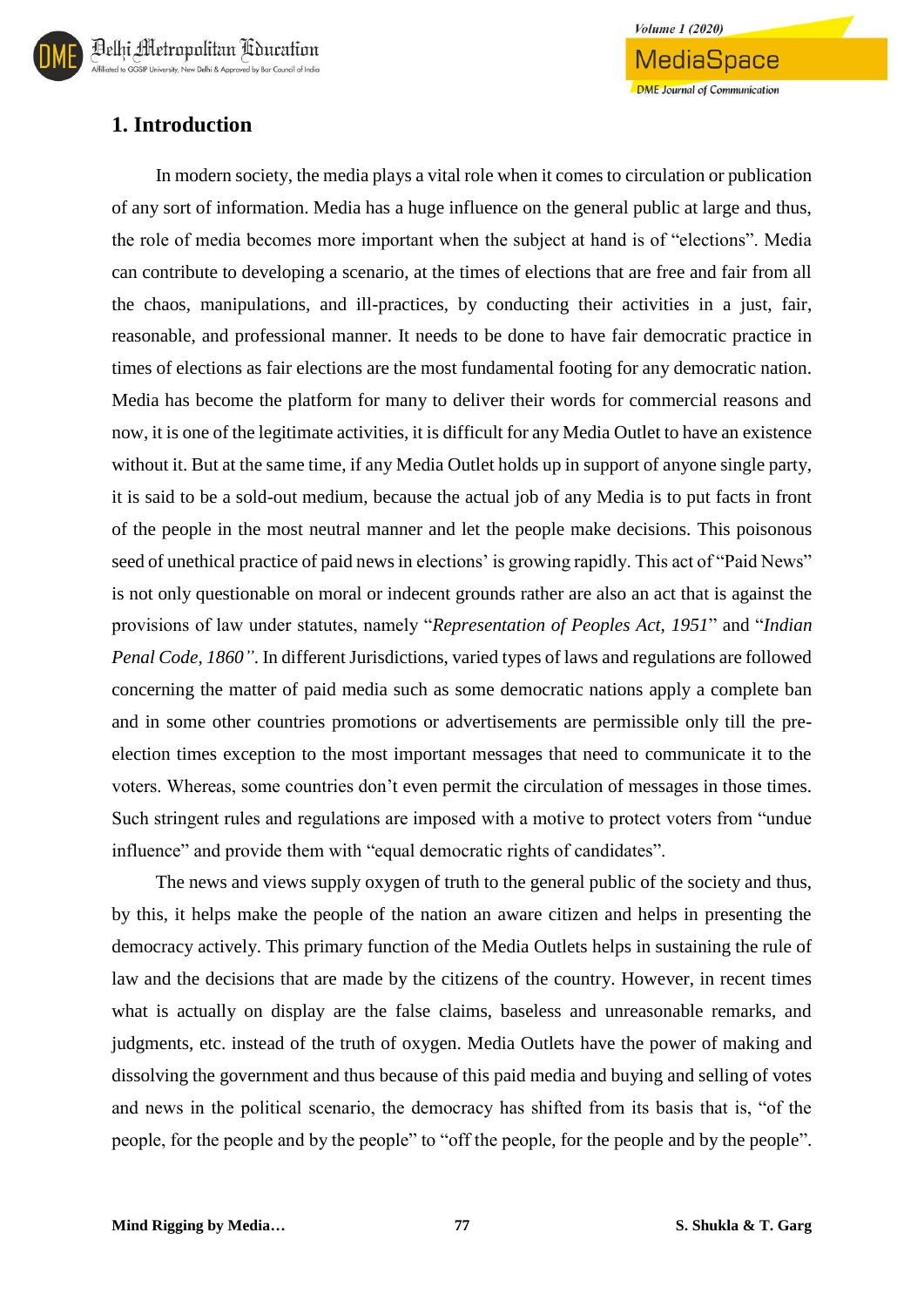The research methodology used by the researchers is more of doctrinal approach so as to critically analyze the very objective of the paper that is the scenario created because of the paid news and electoral crimes by the media. The paper also discusses about the effective steps taken by the government to deal with the menace.

## **2. The Concept of Paid News**

Back in days, newspapers were a very crucial element for all those who wanted to express their views boldly and raise their voice against any issue, malpractice, ill-treatment of the society. Many people also used it as a medium to make people realize their need and desire to enjoy the sense of freedom. When India was under British control and after that when it got independence, spreading news through any media outlet was never an option to earn money rather was an occupation that was opted by those who wanted to do some good by telling the reality.

After independence, the country faced various changes and observed developments in various fields, media being one of the sectors. With these developments, media outlets took a turn from serving society to making profits. In this turn, they didn't forget to opt for such practices that were wrong and unethical by its very nature. Most benefited by this change were the corrupt, powerful, influential people who in lieu of advertising their products or for creating an image for their brand or themselves; paid these media outlets lump-sum amounts. This now has become a regular practice giving rise to more and more corruption, especially when the promotion or advertisements are in relation to politics. Then the job of these outlets is to sell the ideology, issues, and respective concern to the public at large in name of that political party and its candidate. This is done to acquire the trust and confidence of the people in their political agendas and attain their votes at last.

The influencing doesn't stop here, as the government also puts pressure on the media houses in numerous ways. Along with it, if we look at the previous years and the expenses incurred by the government in the election campaigns, the picture that comes out is altogether new and different. Even the late Chief Minister of Delhi, Sheila Dixit, once made a statement that the government has the authority to promote its achievements through media outlets. This very statement made, has the power to give rise to a whole new issue.

The approach held by the paid news, media outlets was no different than malafide activities political parties are engaged in or mismanaging of EVMs or bribing or giving gratification within the short time of voting. All of these approaches of Media are to influence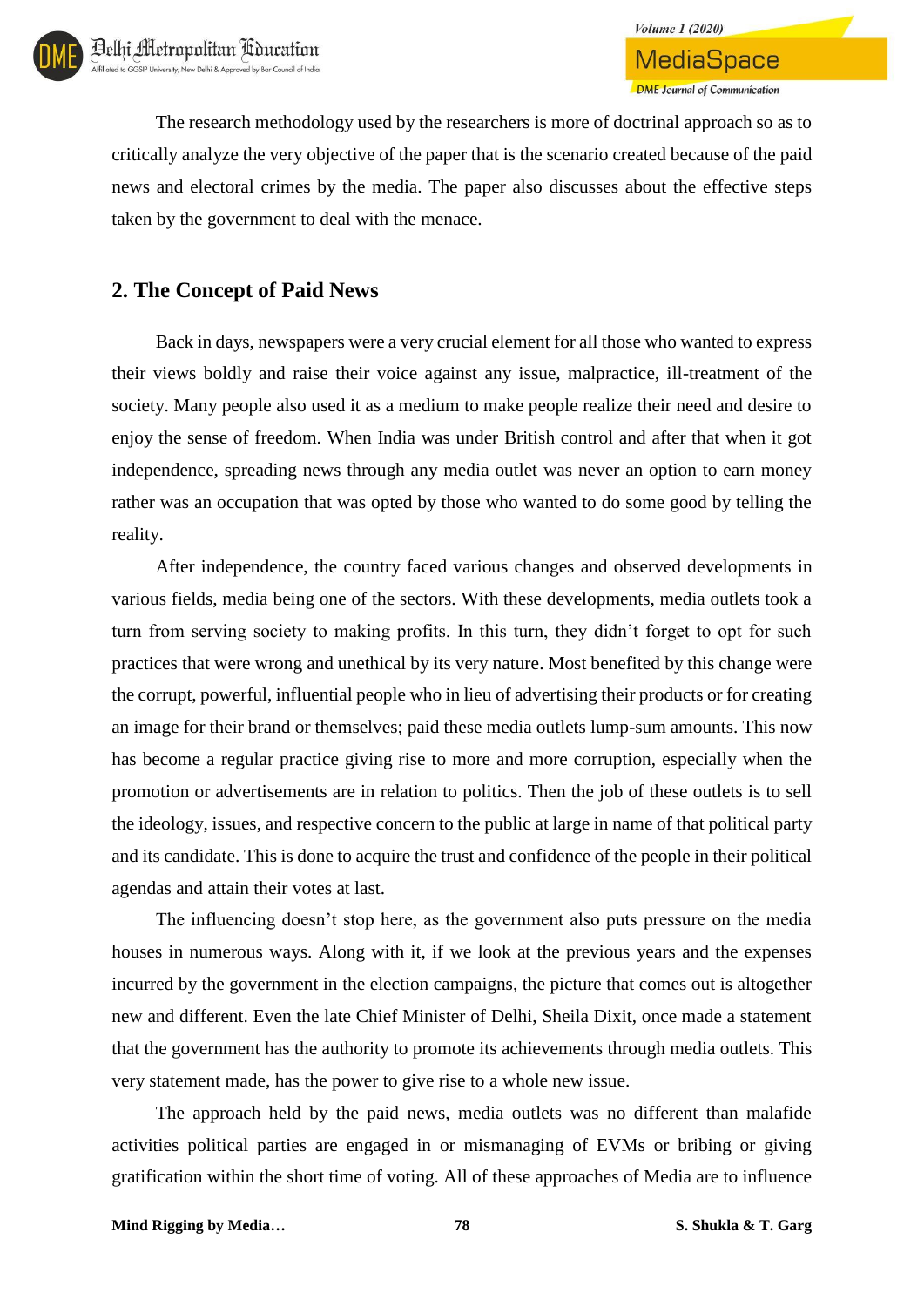

## **Volume 1 (2020) MediaSpace DME** Journal of Communication

the making of the government and for this huge sum of money is given to the media houses to do the campaign for that person of the party standing up in elections. All these unethical practices are not mere election crimes rather are serious offenses that are committed by the corrupt criminal politicians along with the media.

Sometimes these criminal politicians purchased poll personal, to wipe out the other contestants and all the ballots polled into their favor. Nowadays instead of disseminating news and information to the general public, the media is more into a profit-making industry and means of profit earning venture. This rapidly changing phase of media is not hidden. During 1952-1975 the role of the election press was apparently to keep a check on parties taking part in elections, merely on the grounds of obligations and duties that they have towards the nation and its people. For instance, to keep a check on whether the elected candidates have fulfilled their commitments towards the common man or if they found any mistake or loophole on the parties' part, then to showcase to the concerned public. From the present circumstances, it could be clearly depicted that the press is less devoted to the nation. The Press which started evolving into media and electronic media is now declining. This new era of the press broke its all limits and ethics.

The question of paid news was also raised and argued upon at the union level and amongst the public at large. Wherein, at the time of the Lok Sabha elections, it was argued that the matter of paid news needs an intensive investigation by the court of justice. **"**The paid news is a big contempt to democracy and a big fraudery," said by one independent candidate. Paid news is a common practice nowadays, not only a small organization but a big organization is also involved in the business of paid media. Government and Election Commission need to look into the matter at hand very minutely and should take strict action against it. But the government is not taking the matter seriously. This issue is creating question mark on one of the basic structures of the nation that being "democracy "and the inexpressiveness and speechless attitude of the government is building suspicions with regard to its involvement in the matter. As has been noticed that the relation between them is that of a service provider and a client because the government itself is the biggest promoter of the private channel of media and this private channel acts as a troubleshooter. As also been stated by the former president of India, Mr. Pranab Mukherjee that:

*"Media is encouraging the era of paid news (publishing news reports in exchange of money. This practice is like scared in the profession of the journalism and to eradicate the problem self improvement is required. It is important for the media to realise their priority and even*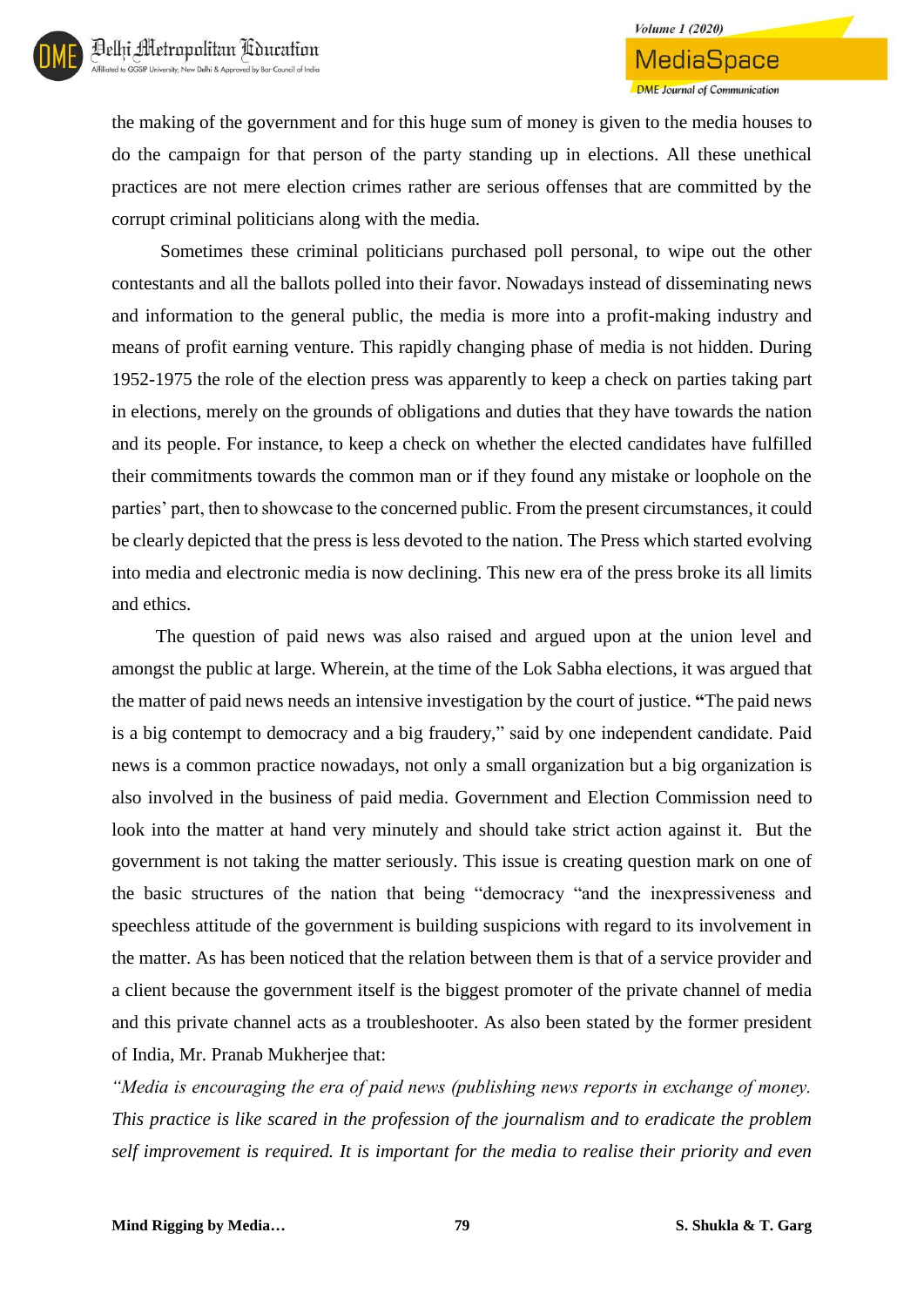

*media's role must be more churn between public and public servant. Implantation may be difficult, but it is not impossible."*

**Volume 1 (2020)** 

MediaSpace

**DME** Journal of Communication

## **3. Paid News and Electoral Offences**

When any statement which is untrue, wrong, or incorrect and is made to deceive people and is published by the media houses, then such an act under the provisions of law and order amounts to the electoral offense. That is why it is the obligation of all those who circulate news through various channels during elections to check and verify such statements. At the same time, it is the duty of election commission to investigate the election campaign and advertisement and take strict actions against all those media channels and poll agents who have failed to abide by legal provisions of the Representation of People's Act.

In this very clause of the section, it is enunciated that when any person makes passes any statement based on opposing party candidate's character and demeanor which is unfavorable or makes any wrong or false statement about that person would be considered liable for the corrupt and illicit practices. Undue influence, bribery, remarks on the religion and caste, free conveyance of voters, are also "corrupt and illicit practices". In the present time, media is responsible for the undue influence, circulation of false statement through their publication, for instance, estimating the win or lose off the opposite contesting party, and for this contesting parties spent hefty amounts of money for coverage which also falls under the ambit of corrupt practice. Thus, there is a dire need for the appropriate authorities to look into the matter and investigate. A long-standing observation is that the election tribunals do not decide upon the case of the politicians who are involved in the purchasing of news and taking the benefit of this undue delay, these politicians com-e into the position of "power".

When questioned by the PCI about the indulgence of Mr. Ashok Chavan in the paid news, the former Maharashtra CM said that:

#### "*The appropriate forum to respond is the court of law the election petitions is tried"*.

In Andhra Pradesh, the candidate filed the petition against the Election Tribunal (High Court) claiming that his loss in the election was sole because of the involvement of media and their influencing, false and baseless claims and opinions. Therefore, it is important for the Election Commission to be more responsible in preventing corrupt practices and protect the candidates with the information war.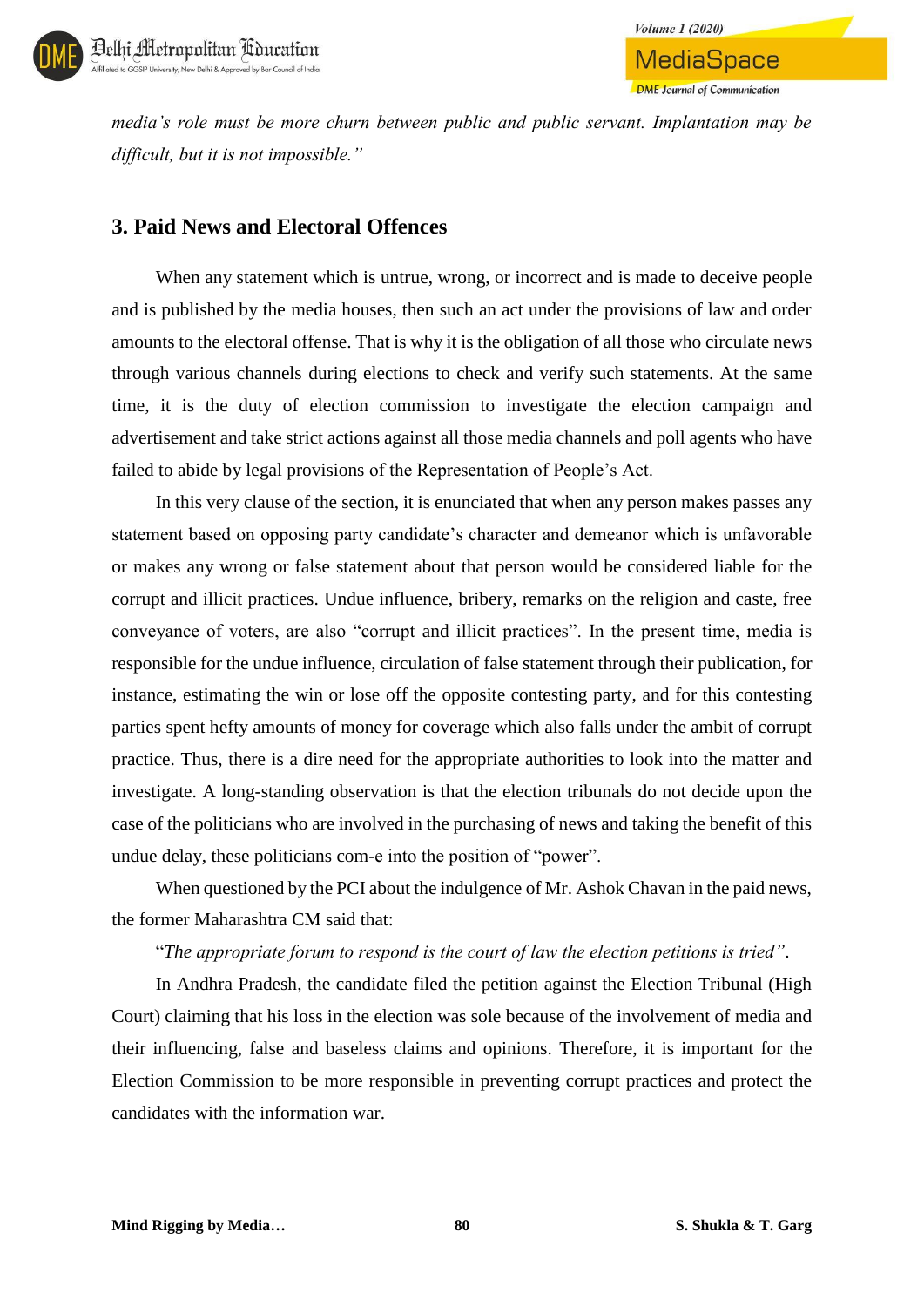## **4. Election Crime**

There are thousands and thousands of incidents when the electoral rights of the voters are affected because of the existence of undue influence during the election times amounting offenses under the Penal Laws and people's representation laws of India.

Undue Influence as has been enunciated in various provisions of law that means inducing or the attempt to induce any candidate or voter to perform against their whims and wills or without allowing them to understand the consequences of their decisions. And thereby, to put a brake on such activities, the legislature lays down that under section 171 C of the Indian Penal Code, 1860, any such intervening is an offense whoever does such an act is punishable under Section 171 F for a jail term of maximum one year or fine or both.

However, statements like the achievements of the candidates can influence the voter but these are not considered as undue influence. It is on the media to understand that by encouraging to the incorrect means and mediums, they are hampering democracy and are committing crimes.

The newspaper readings in today's time work as the pamphlets for the political parties as all these media outlets also provide the similar promotional information about the political parties as they are in the pamphlets of the parties contesting elections. However, there is a check on pamphlets kept by the Chief Electoral Officer or the District Magistrate and if any candidate fails to obligate with the process as mention in the concerned provisions then is liable for punishment. But no such check and liability are imposed on the media outlets, in strictest forms. It is important to bring media under the same ambit to restrict them from committing any sort of offense.

In view of curbing the unhealthy practices that take place during election times, the legislature provides the power to the District Magistrates to call upon Media House or Contesting Party along with the elaborated report on the transaction of money for news and advertisements. He also has the authority to demand the copies of the same to be presented and duly submitted to him to cross-check the reports. It is done to check whether the reports are true and genuine or are false and implicated that might have an impact on the results of the elections.

It was observed in one of the reviews conducted by the ADR Committee that the actual expenses of the contesting parties do not meet up with the amount that has been declared by the parties. Thus, it is important to have such more provisions so that the detrimental exercises paid promotions by media, can be suppressed timely.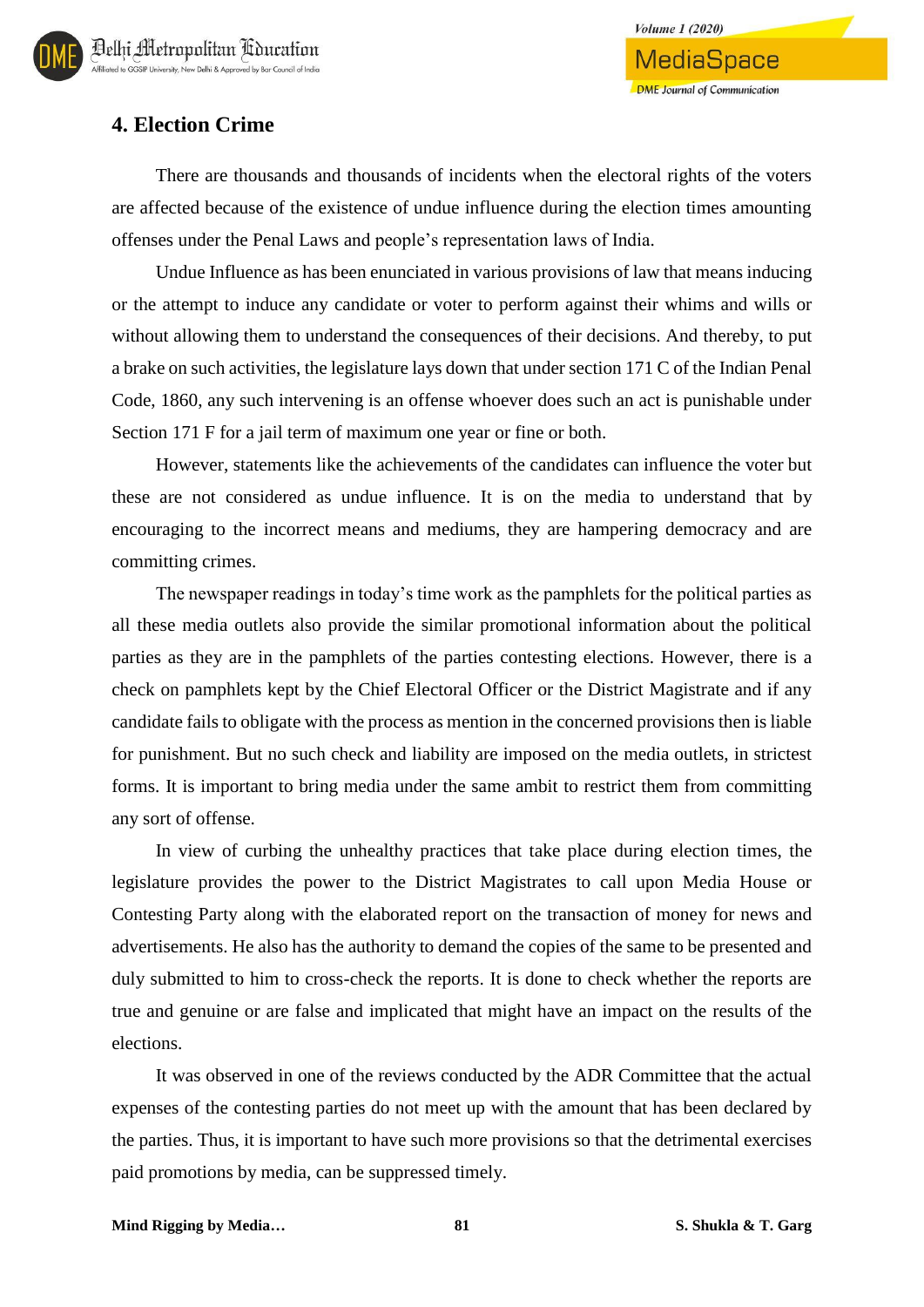It has been noticed that the media houses try and hide the real transaction by not showcasing the actual figures in their respective accounting statements and therefore, are not only violating the Representation of People Act but also violating provisions of the Companies Act, 1956 and other laws also. That is why Income tax authorities have been provided with the power to ask the financial transaction details of any outlet. They after reviewing such transactions can impose the taxes on these outlets, if and when necessary. Also, if any person who is contesting the elections and found guilty or indulged in the corrupt practices then that person would be disqualified from contesting the election as election rules norms. And if any individual indulge in the corrupt practices then their right to vote will be forfeited.

### **5. Scenarios of Election Crimes in India**

In 2004, it was seen during the Andhra Pradesh elections that the media houses and the journalists in their respective ways were publishing the favorable stories for a hefty amount of money, in other words, were conducting paid news. In the Khammam district of AP some political parties paying huge amount of money to create a false advertisement atmosphere to influence the electorate. Any evidence for the same had been recorded neither by the purchaser nor by the selling journalists. But the officer of the district issued the notice against the candidate and the media. Before any stringent action could take place he shifted because the ruling and opposition party did not want it. By 2009 in the next Assembly Elections, the individual came into power and become deep-rooted and the practice becomes common in few places. Now it becomes a package deal for every political party candidate to buy any media organization for the advertisement of their continuing campaign winning stories and cooking false-negative remarks to the rival party. It is mandatory for every party candidate to sell the content for a minimum of 5 lakhs for not writing an adverse statement but the favorable stories. More the size of the money is directly proportionate to more favorable stories, this is the deal set by the media organization.

During the 1995 election N.T Ramarao was eliminated for contesting the election as he paid media for publicizing favorable stories to influence the voters. And major dailies published false reports about the achievements of NTR. Due to adverse effects, many legislators shift loyalty to Chnadrababu Naidu who was also contesting in the same election. After becoming the Chief Minister of AP he visits those journalists individually who was involved in the paid news practices.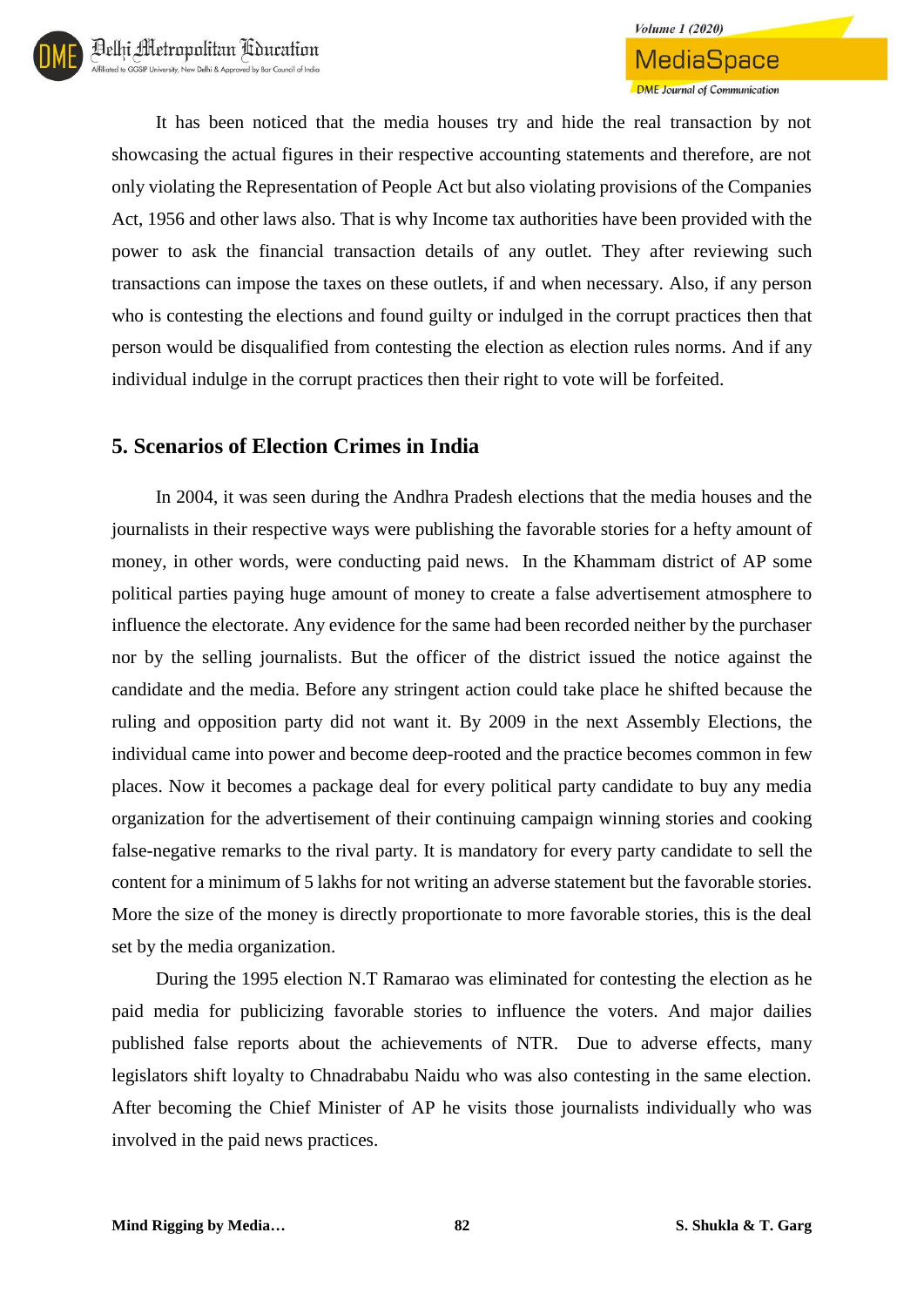The same scenario happened in the constituency of Warangal District where it was held that votes had been sold for the cash. A large amount of money was seized by the politicians and before the notification of the election the candidates distributed the cash to selected households, it was a vote for cash. Candidates provide the notes in return give votes to them were the mantra for the corrupt politicians and if not followed the norms they will threaten the voters. The media was also paid for not publishing the reports about this. This fraudulent act and false publication were not noticed by the law, before anything could happen they suppressed the news by offering cash to media personnel. The law does not have provisions or punishment for paid silence.

This practice has the characteristics of lying under oath, misleading the truth, a deception which is punishable offenses. It is not only morally wrong or unethical but is also a crime in respect to the democracy, economy, and integrity of the country by the dominating, influential part of the society.

### **6. Steps Taken by the Government**

In order to maintain a healthy environment for varied media channels, the government has to set various policy frameworks. And the Ministry of Information and broadcasting can play a vital role in setting up the framework. The Ministry can ensure that news and views which are available to the general public are fair, unbiased, and factual along with some objective. The threat of paid news has been in practice for a very long time, but the Ministry till now not has done anything substantial to check on the situation. Since the last decade, there were increase instances of 'Paid News', but the Government yet to take concrete and stringent measures to stop this. The Ministry of Information and Broadcasting is not working in any policy frameworks and statutory recourses and has failed to fulfill its responsibility. It is strongly recommended that the Ministry should take in hand the matter of paid media as soon as possible, it is a serious concern nowadays. Also, the ministry needs to come up with some corrective measures that are reasonable enough to control threats.

Initially, media houses used to work in a very upright and healthy but with power and position, the media changed and started misusing the powers it withholds. The credibility of media is high which makes the press an important source of reaching the people. Due to this the politicians who are contesting the election thought of influencing the press by paying them for advertisement, publicity, or for the other malpractices and by doing so can also influence the voter. During the general Election of 2004, the paid news practices come to the notice of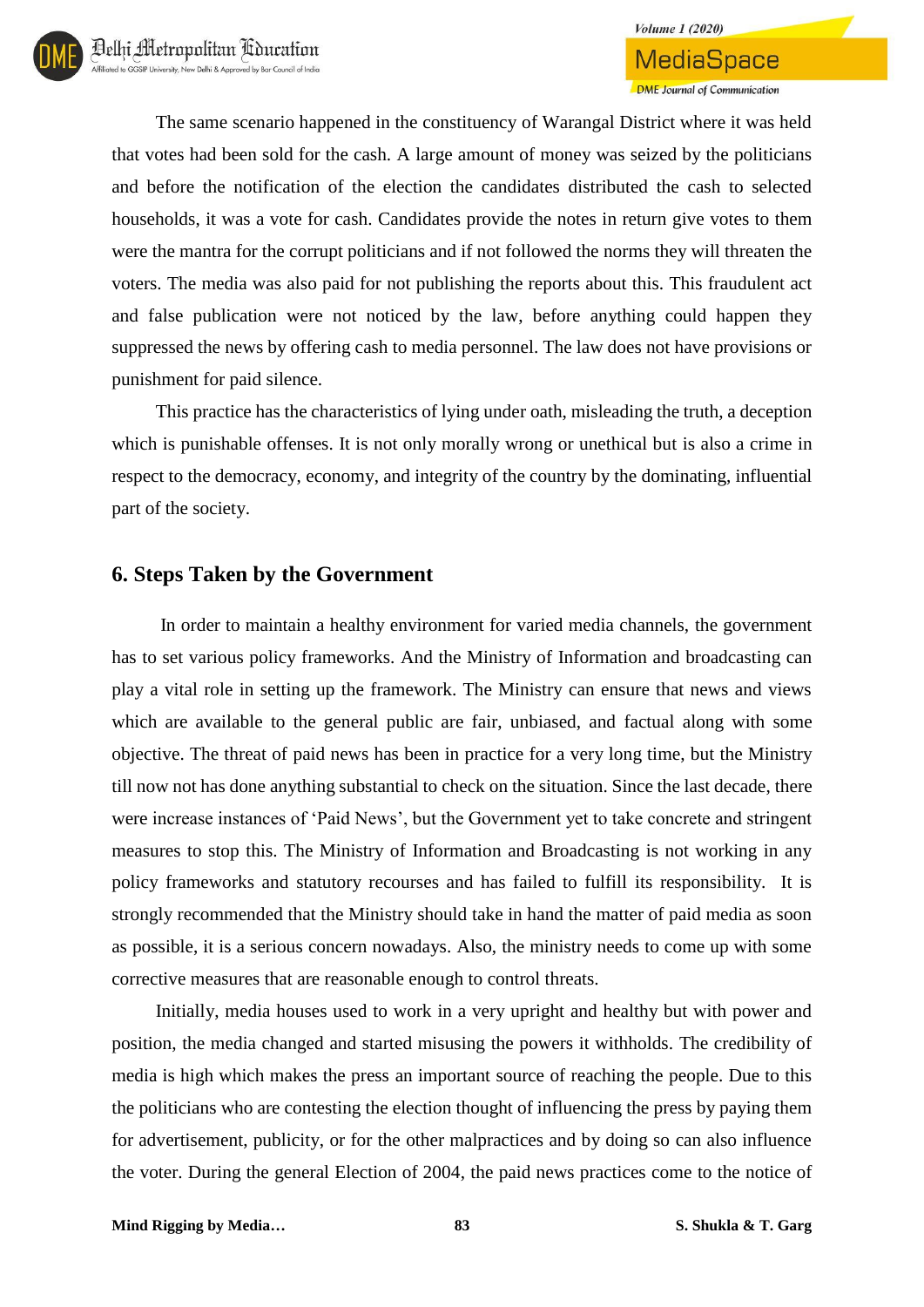the Election Commission but till 2009 anything could be done the menace already harms the democracy to the roots. In the last 2 decades, electronic media become corporatized and also have a great impact on the commercial aspects. In the traditional approach, the office of the editors and the publisher was completely isolated because to protect the independence and sovereignty of the media culture.

AAP leader Arvind Kejriwal raised the question on the paid media and said that:

*"The entire media was being highly paid by the Narendra Modi campaign and the media organization is saleable. He said that if he came into the power the strict action will be taken by their government and investigation will also be held or if any media personnel found guilty will be sent jail for long period. The next day there was social disturbance because of the said statement between the Information and Broadcasting Ministry and other political leaders. One of the former leader of AAP and journalists defended AAP leader by saying that the media should reveal in the public domain that how much revenue they earned through advertising".*

## **7. Danger of Paid News and Impact on Election**

#### **7.1 Threat to Democracy**

To comprehend the threat of paid news one also needs to understand the assessment of the journalists about the issue in-depth analysis and what was the requirement of the prominent media organization to do such kind of offenses and threatening the democracy of the county. Mr. Prabhas Joshi said during the election of 2009 Lok Sabha:

*"Whatever destruction has been done to the press council is very saddening and dangerous. But for this entire debacle the press council was responsible for selling transparency of media and playing with the faith of the public. Almost all big media organization have made a package deal and sold the media integrity to the candidates. Hardly any news published during election which has objective and freely searched. The media organizations have forgotten to follow the religion of journalism. They are the organization with the strong opinion and views and can influence the society in large. He claimed that whatever news published by the newspaper were all false. The press being the guardian of democracy has made it all a lie."*

There were numerous contentions and debates at the time of elections of Maharashtra saying that newspaper and the television media had made a robust amount of money by selling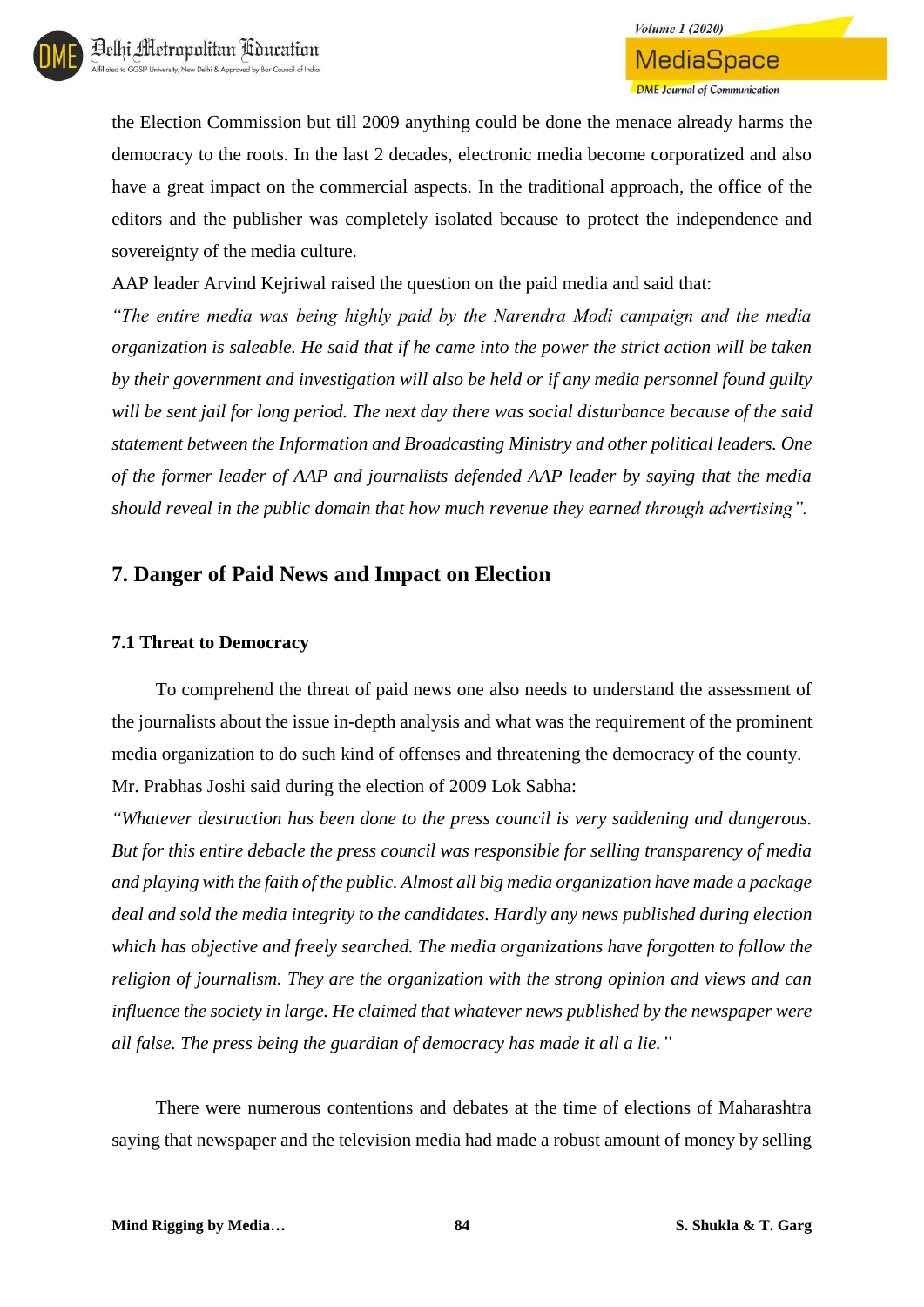their news. After this, the committee was set up by PCI which investigated to look upon the matter very keenly and honestly in the paid news scam.

*"After few days report was submitted before the committee which says there was group of media organization who was guilty for the offence. But no strict action was taken by the PCI. This is the big example of running away of PCI from the situation by the malpractices of media houses."*

Due to the shameful activity malpractices of the media, there was a headline in the western countries. In one of the most popular news daily in Britain, saying that the guardian of the democracy i.e., media had hands in the malpractices of the Indian political circle of paid news.

One popular English Newspaper, The New York Times had also raised the issue of different forms of paid news of India Media. They pointed out through their newspaper that Indian Media demonstrate the pleasing or favorable stories of the persons contending for the election which was a commercial advertisement.

Several media organization and reporters in our country were very distressed because of the situation. During traditional times the journalism was not the considered source of livelihood but creating a powerful impact on society by their views and opinions. Journalism has attached with some ethics and principle. Nowadays media was also becoming the part of a business or money-minded organization, which is difficult to control. The media is considered as the strongest pillar out of the four pillars of the democracy but today it appears that it is getting empty from the inside. The changing trends of the media show a threat to democracy.

Lok Sabha's information technology committee realized the threat of paid news. In the  $47<sup>th</sup>$  report, the committee shows a serious concern about the situation and expresses the views about the paid news. The report which was submitted by PCI stated that the media is involved in the paid news scam as well as part of the several other misconducts. PCI investigating committee discloses this matter in 2012 at Gujarat Election. The report says that the number of political contenders agreed that they have bribed the media to publish the false story about their campaigning and 126 evidence in this matter. The situation becomes more stressed in district level media verification and 414 cases were confirmed of paid news.

By the growing trend of media in the paid news, only journalists are blamed but the politicians are equally liable for the situation. Both of them are to be blamed equally. Candidates require media to gain the attention of the public. In this process, politicians extend their financial support to the media industry and in return candidates get more publicity and slot in the front headlines of the newspaper. They also have a partnership with the owner of the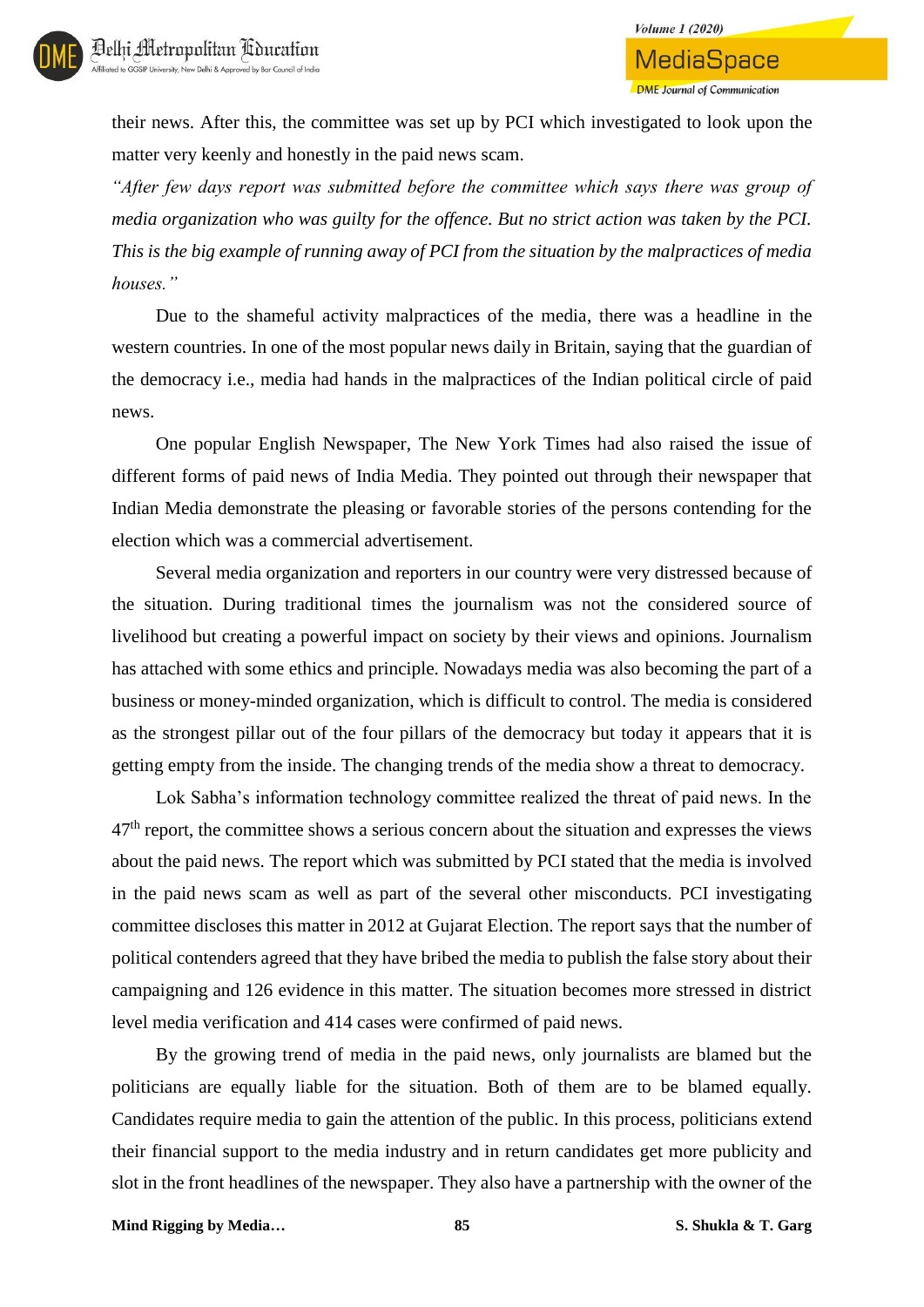

newspaper for their advantages. And after all these if the media refused to publish news in their favor then both groups starts the blame game.

**Volume 1 (2020)** 

MediaSpace

**DME** Journal of Communication

#### **7.2 Impact on Elections**

#### 7.2.1 MLA lose his/her seat

Mrs. Umlesh Yadav, who was a MLA from Basauli (U.P.), was bar according to the section 10A of the Representation of People's Act 1951 for 3 years for proving false figures of election expenses this was the first case where the leader was convicted for paid news. The Supreme Court defines the scope of section 10A. It was held by the Supreme Court that the complaint about figures or accounts of the election expense was not filled according to the procedure prescribed in the law, it is the responsibility of the EC to check on the correctness or falsity of the election expenses if any complaint lodged against any candidate under section 10A. With the reference of the above judgment of the SC, the EC enact the order of 'paid news' against the one of the members of the Maharashtra Legislative Assembly member that the Commission has right to check on the matter of the election expenses. The member has filed the writ in the Delhi High Court for the same. The Delhi High Court taking into the consideration of the L.R. Shivaramgowda decision and held that the decision of the Commission as true and the court stand with a view of the commission as the decision of the EC has given by seeing every aspect of the law lay down and the writ stands dismissed.

The SC explains the term "expenditure" under the Explanation I of section 77 of The Representation of People Act, 1951 and that it was stated that the expenses incurred during the election should be known to the election contender and the agent of election contender and it will be presumed that the expenses are authorized by them. Then only the candidates are barred from the burden of the section. Section 77 has been amended several times but the final interpretation came into 2003 and it is said that the expenses arose due to excursion by air or because of other modes of transportation for the general election campaign and any facilities or services provided to any section of the society in the name of the service of the government, is exempted now and it includes all other expenditure in relation to or connection with, the party agenda which is approved by the election candidate or by his/her agent. The electorate should also aware of the assets and the liability, qualification to decide for contesting in the election or not.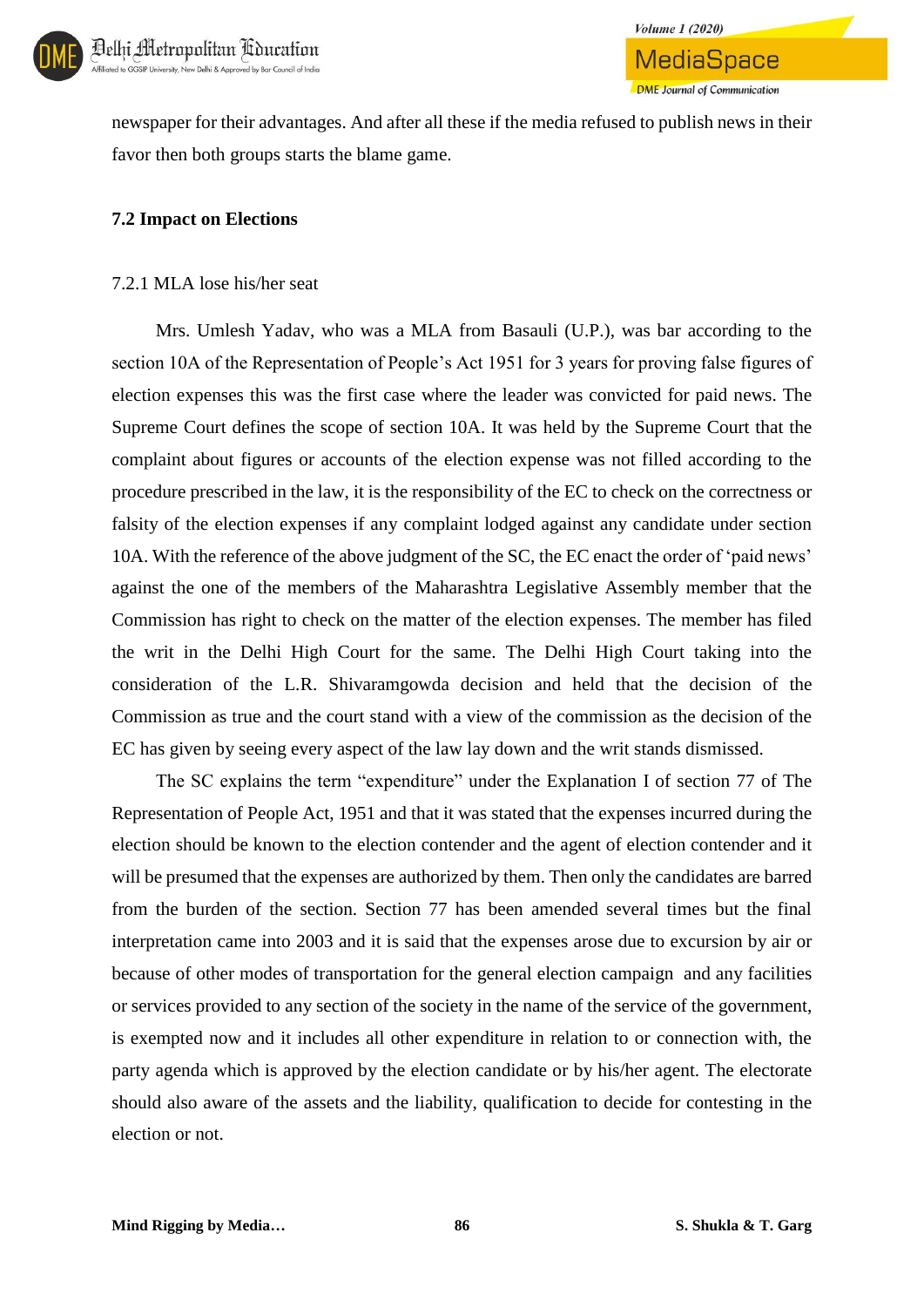The EC and PCI should act accordingly to check on the matter whether the expenses incurred by the party candidates are for the advertisement or for by the paid content. If this happened in the genuinely way then the elective representative will loosen their seats and disqualified for contesting the election.

### 7.2.2 Media contribution in Crime

The elections of Parliament is nourishing the paid news practices, number of the candidates are using this medium to gain benefits for its personal use. RTI has been filed against The ECI which shows that the large number of the election candidates taken help from the media by paying them money to win the election. It is very difficult to estimate the number of candidates who successfully reached their state assemblies by these malpractices. In 2010 only 2 complaints were registered by the Press Council of India but this figures increased to 50 in 2014-2015. This numbers show the dark side of the media, which does not even come into the limelight. The Press Council even set up the committee to check on the matter during state assembly elections but the Press Council didn't have any interest to look on the matter by itself. The figures are proof that all efforts made towards the malpractices of the paid news are mere long speech and formalities of forming the committees and no actual measures have been taken by the committee to rescue the media from the stigma. We can only hope that Election Commission and The Press Council of India would come with the policy frameworks to deal with the evil business of paid news with extra caution.

### **8. What should be done?**

The journalists and media organisation should realized the roles and responsibility towards the country to make the country better living and helping the general public in choosing a better government. The menace of the paid news breaches the ethics of the media and raised the question mark on the integrity of the country; it is crime against the democracy and should be punishable under the law. It's also challenging to administer free and fair elections for the ECI. During the election, the Election Commission is exempted from all the interference in the three main organs of the government and ensures that the election candidates should not spread any falsity or undue influence among the public and do not spend more than the prescribed limits. After the elections are over the offender prosecutes in the court of law. It is important for the ECI and PCI to establish one committee on every district to register the complaint and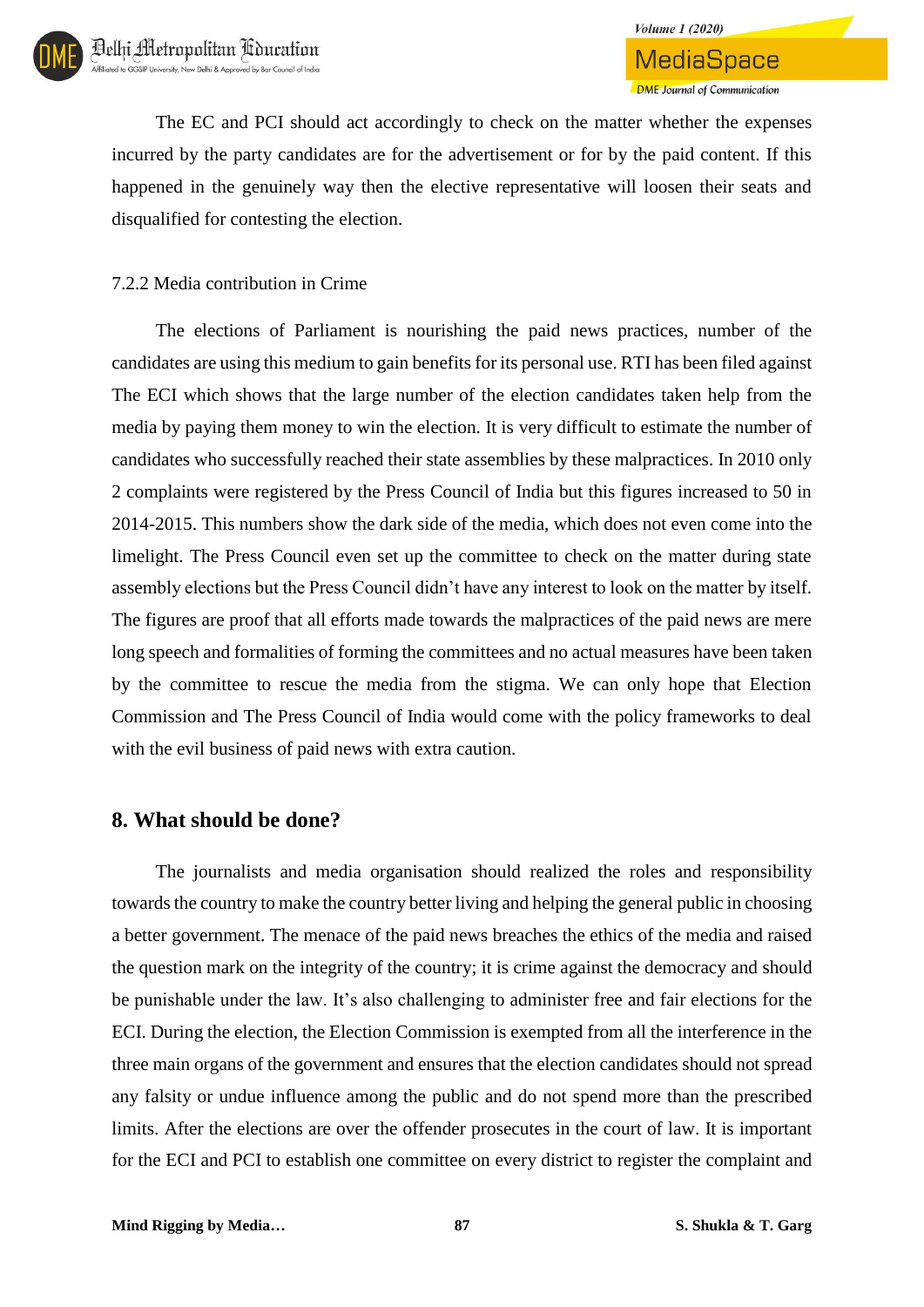

**Volume 1 (2020)** 

if required then take strict action against the election candidates, media personnel or any other person involved in this wrong doing. The ECI has the constitutional obligation to conduct free and fair election.

#### **8.1 Enhanced Punishments**

The legal provisions provided in the present statute are not enough to penalize the wrongdoers. The IPC provisions should enhance punishments and impose heavy penalties for these types of offenses. When the charges are suppressed against the individual on the allegation of paid the media then the burden of proof is transfers to the person against whom the complaint filed. There is no provision and punishment in any statutes against the media organization for publishing the paid news. And in case if it has been somehow proved that the media publishes any particular news or any favourable stories just for the money then no legal action has been commenced against them. Both journalists and the media are equally liable for the malpractices of paid news and should be prosecuted to the court.

#### **8.2 Right of People to Know**

The public has the right to know before exercising the right to vote because the service provides by the PCI is related to the public utility. The press has function to administer correct information when any content is presented in the form of news and show with the best of his ability. The information presented in the news channel and newspaper is different from the articles and editorials in which views of the writers expressed but we cannot say them as factual news, so the news should be factual not misleading. Thus, it is very important to protect the voter's rights when they vote in the favour of particular candidate.

#### **8.3 Paid Media: Serious Crime during elections**

There is no law that declare the paid news as a serious crime, so there should be an amendment in section 23 of the Representative Act to declare the paid news during election as an offence. The existing law of land such as IPC, RP Act, CrPC and the Income Tax Act including the Election Commission have the ability to check on such malpractices but they are not proactive enough, they have to act in more efficient manner to arrest the people who are indulged in committing the fraud. If the legislator can be disqualified for the offence in similar way action should also be taken against who are selling the news.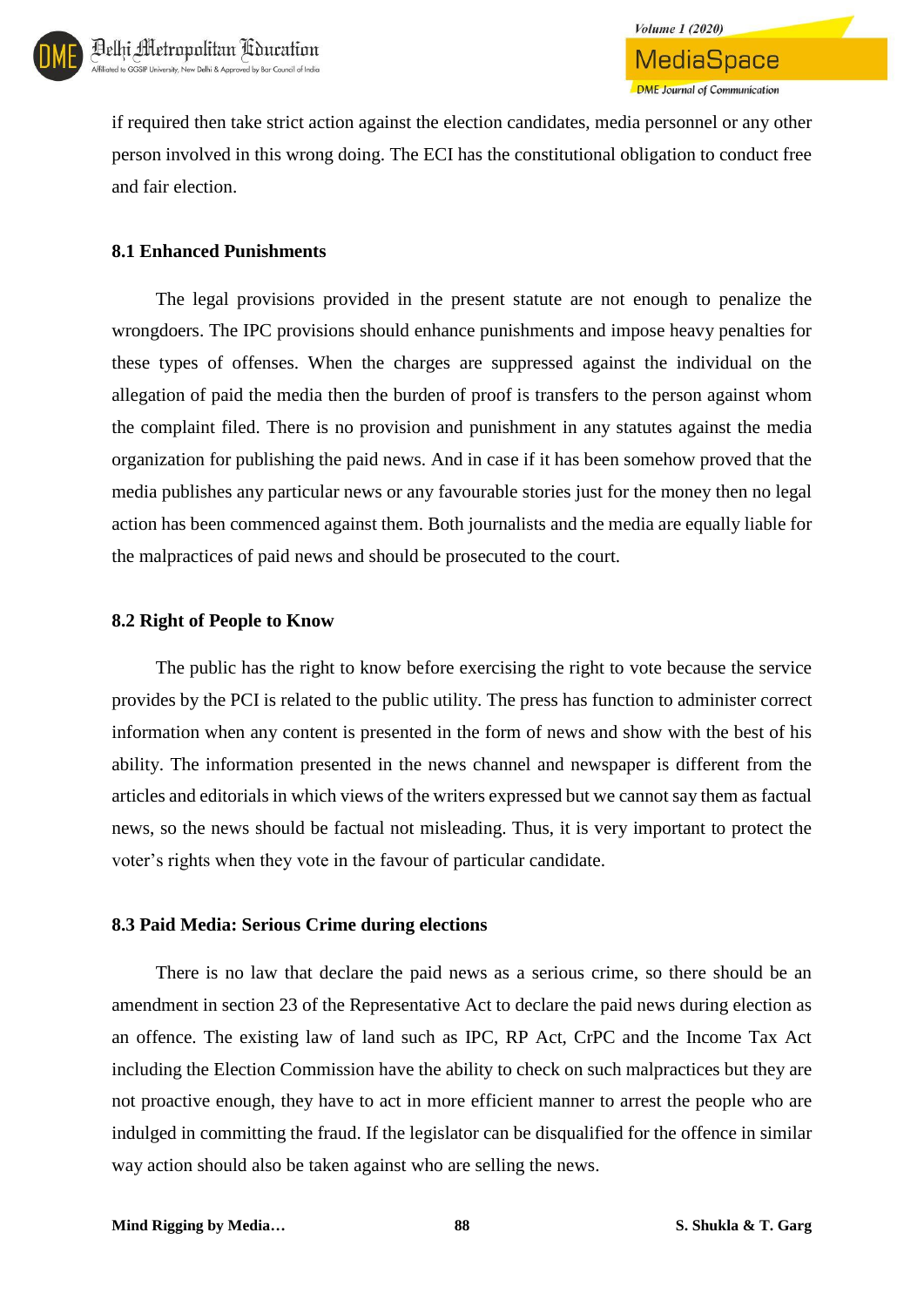

#### **8.4 Functions of Press Council of India**

In last chapter we have seen the numbers of the cases registered against PCI, the committee has been failed in some part in fulfilling the objective of the press and to maintain transparency. The press has to raise or improve the standard of the newspaper and work in the interest of the public. The Council has vested to the oral observations only and no express authority to deal with the situation. So, there is a necessary requirement for more power in the hands of PCI. The composition of the council should be revised and expand its power. As the Ministry is silent on the issue which creates more pressure on the council committee, the member of the PCI is also heading the two other sub-committees. So the writer is in the view that there is a need to evaluate the composition of the committee because the existing members are not enough to protect the interest of the PCI. The guidelines of the PCI should be framed more stringently and demarcate the political advertisement from printing disclaimers and enforced all the publications.

The PCI can also constitute a body of media professional and make them the representative in the different level of states to check on the increasing threat of paid media organization and give suggestion to resolving them by going through an appellate mechanism. And that recommendation will be binding on the ECI and PCI should also take more steps to entertain the complaints of the paid news from journalists.

The ECI should also act proactively to identify the culprits of paid news, and any evidence found against the media personnel or organization then should take the matter on their hands and initiate the own action, if necessary, and also seek the help from the other authorities of the government.

#### **8.5 Awareness Programme**

Conducting workshops, seminars, awareness programme, reports which also include the Ministry of Information & Broadcasting, PCI, ECI and editors & journalists of the media organisation, political party's member to think seriously on this matter and arrive at feasible conclusions to reduce the malpractices in the media industry and the paid news stigma.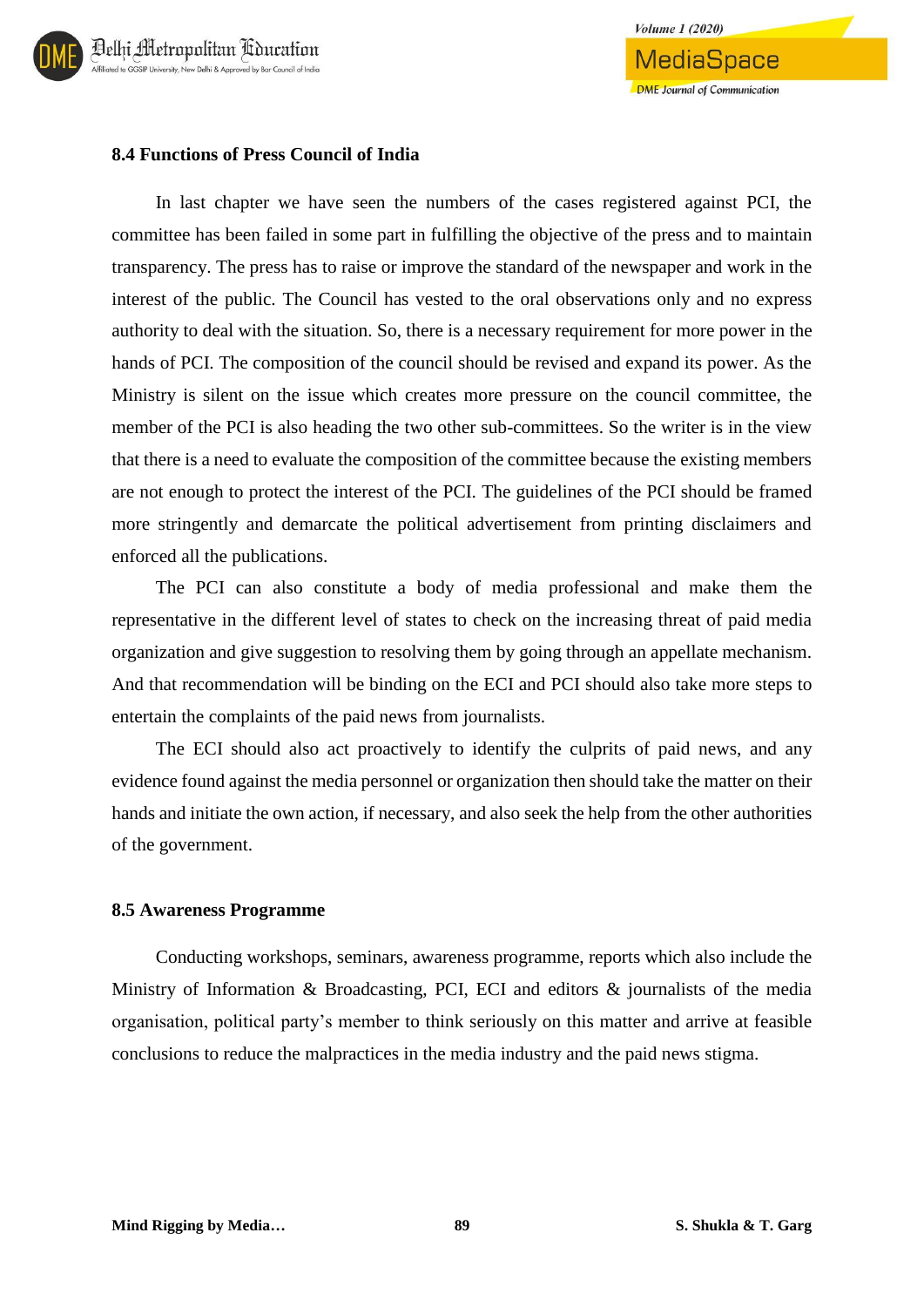

**Volume 1 (2020)** 

MediaSpace

#### **8.6 Declaration by the Media Company**

There should be a declaration by the journalists or the editor in the newspaper or even in the televisions channel if any news is published by them that "whatever content or advertisement is published by the organisation about the political parties is not paid by any candidates of the party." Such disclaimers would not help more but can do a little bit by binding the staff of media morally and to stick on professional ethics. This is only a partial solution to the issue because in every organisation there is always one offender who would not stick with the norms of the code of the conduct and ethics as they are not legally binding. The owner of the media company has to take a long term solution to for the malpractices because if not taken then the democracy as well as media's credibility will be at stake.

All these efforts if implemented sincerely then it may stop the corrupt practices not wholly but at the considerable extent. If the Law is practice in the true sense the system will also in the place.

From this paper one thing is very clear that broadcasting favourable stories of any specific election candidate in exchange of money has grown beyond. It becomes the necessity to stop the corruption of paid news in the media industry as it harming our democracy from the roots. The less source of information raises the effectiveness of the paid news. The genuine source of information decreases the effect of paid media. The study shows that if the person watches news from every different source or read more than one newspaper, it can be misleaded easily by the paid news. People can blindly trust on the politicians with impact of paid news and take the decision based on misleading statement without finding out the truth. If election contenders spend large amount of money in the paid news at the time of election is considered as qualified candidates. And in such way it's affecting the integrity as well as the democracy of our country.